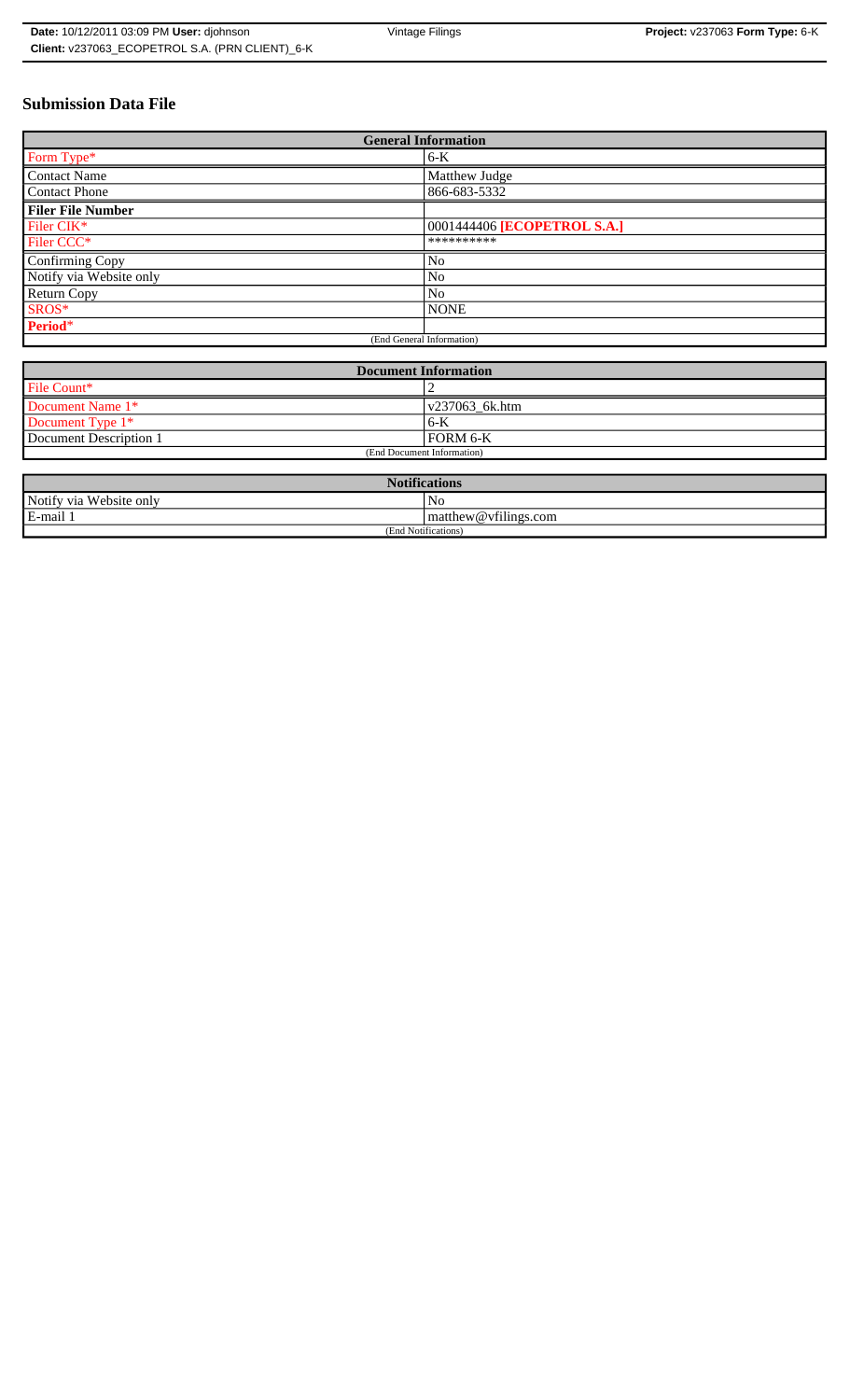#### **SECURITIES AND EXCHANGE COMMISSION Washington, D.C. 20549**  $\overline{a}$

## **FORM 6-K REPORT OF FOREIGN PRIVATE ISSUER PURSUANT TO RULE 13a-16 OR 15d-16 OF THE SECURITIES EXCHANGE ACT OF 1934**

October 2011

 $\overline{a}$ 

 $\overline{a}$ 

 $\overline{a}$ 

 $\overline{a}$ 

Commission File Number: 333-153452

**ECOPETROL S.A.**

*(Exact name of registrant as specified in its Charter)*

Carrera 7 No. 37 – 69 BOGOTA – COLOMBIA *(Address of registrant's principal executive offices)*

Indicate by check mark whether the registrant files or will file annual reports under cover Form 20-F or Form 40-F.

Form 20-F  $\boxtimes$  Form 40-F  $\Box$ 

Indicate by check mark if the registrant is submitting the Form 6-K in paper as permitted by Regulation S-T Rule 101(b)(1):

Yes □ No ⊠

Indicate by check mark if the registrant is submitting the Form 6-K in paper as permitted by Regulation S-T Rule 101(b)(7):

Yes □ No ⊠

Indicate by check mark whether by furnishing the information contained in this Form, the registrant is also thereby furnishing the information to the Commission pursuant to Rule 12g3-2(b) under the Securities Exchange Act of 1934.

 $Yes$   $\square$  No  $X$ 

If "Yes" is marked, indicate below the file number assigned to the registrant in connection with Rule  $12g3-2(b)$ : 82- $N/A$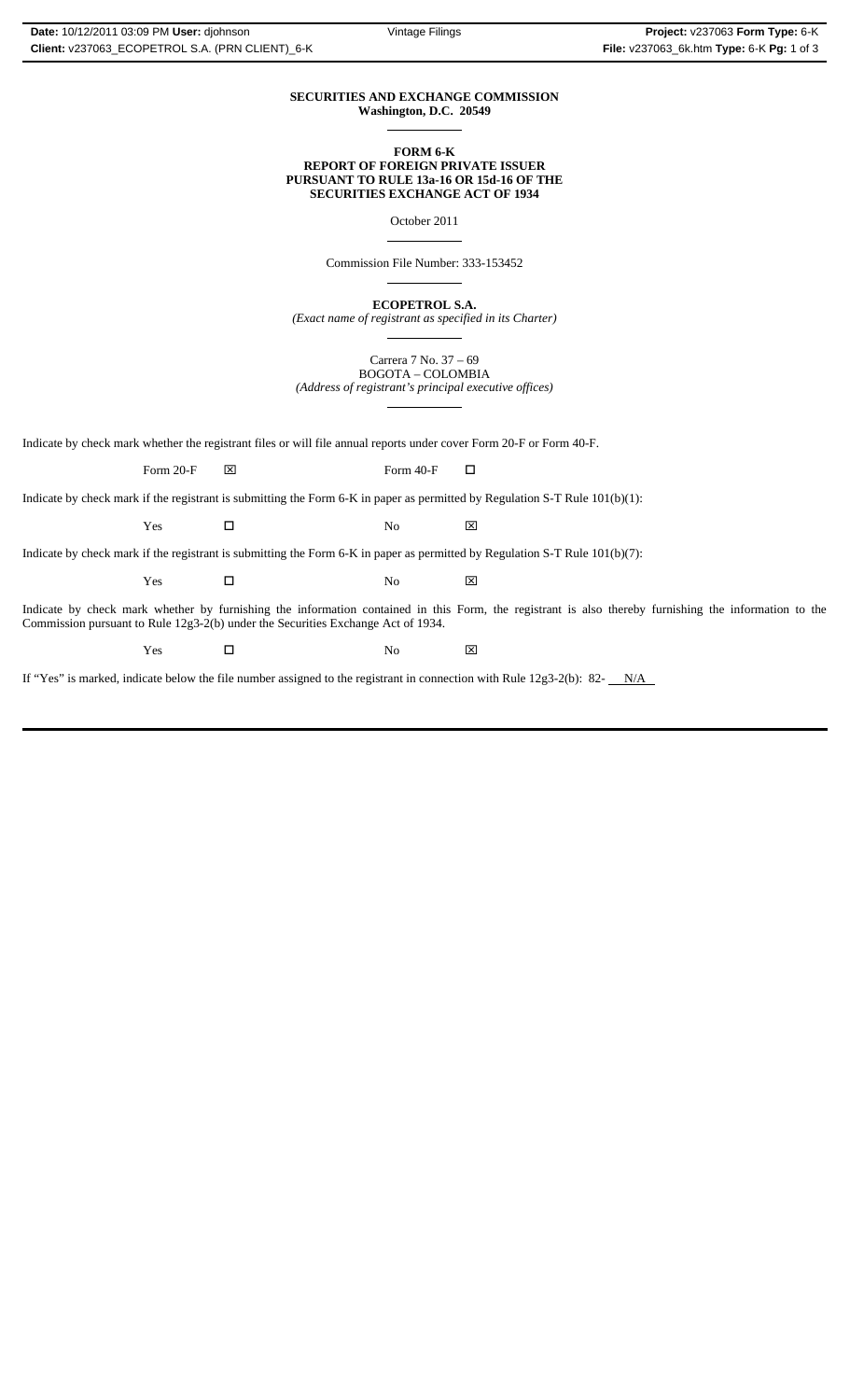

# **Decisions made in the Extraordinary Shareholders´ Meeting of Ecopetrol S.A.**

The Shareholders´ Assembly in its extraordinary meeting held on October 12, 2011, elected Roberto Steiner to fill the vacancy of the ninth position of the Board of Directors corresponding to the representative of minority shareholders.

The Assembly also approved the appointment of Federico Renjifo as a non independent member of the Board of Directors.

### **Bogota, Colombia, October 12, 2011**

---------------------------------------------------

*Ecopetrol is Colombia's largest integrated oil & gas company, where it accounts for 60% of total production. It is one of the top 40 oil companies in the world and the fourth largest oil company in Latin America. The Company is also involved in exploration and production activities in Brazil, Peru and the United States Gulf Coast, and owns the main refineries in Colombia, most of the network of oil and multiple purpose pipelines in the country, petrochemical plants, and is entering into the biofuels business.*

*This release contains forward-looking statements relating to the prospects of the business, estimates for operating and financial results, and those related to growth prospects of Ecopetrol. These are merely projections and, as such, are based exclusively on the expectations of management concerning the future of the business and its continued access to capital to fund the Company's business plan. Such forward-looking statements depend, substantially, on changes in market conditions, government regulations, competitive pressures, the performance of the Colombian economy and the industry, among other factors; therefore, they are subject to change without prior notice.*

**Contact us for any additional information:**

**Investor Relations Alejandro Giraldo** Phone: +571-234-5190 Email: investors@ecopetrol.com.co

**Media Relations (Colombia) Mauricio Tellez** Phone: + 571-2345377 Fax: +571-2344480 Email: mtellez@ecopetrol.com.co

Website: www.ecopetrol.com.co